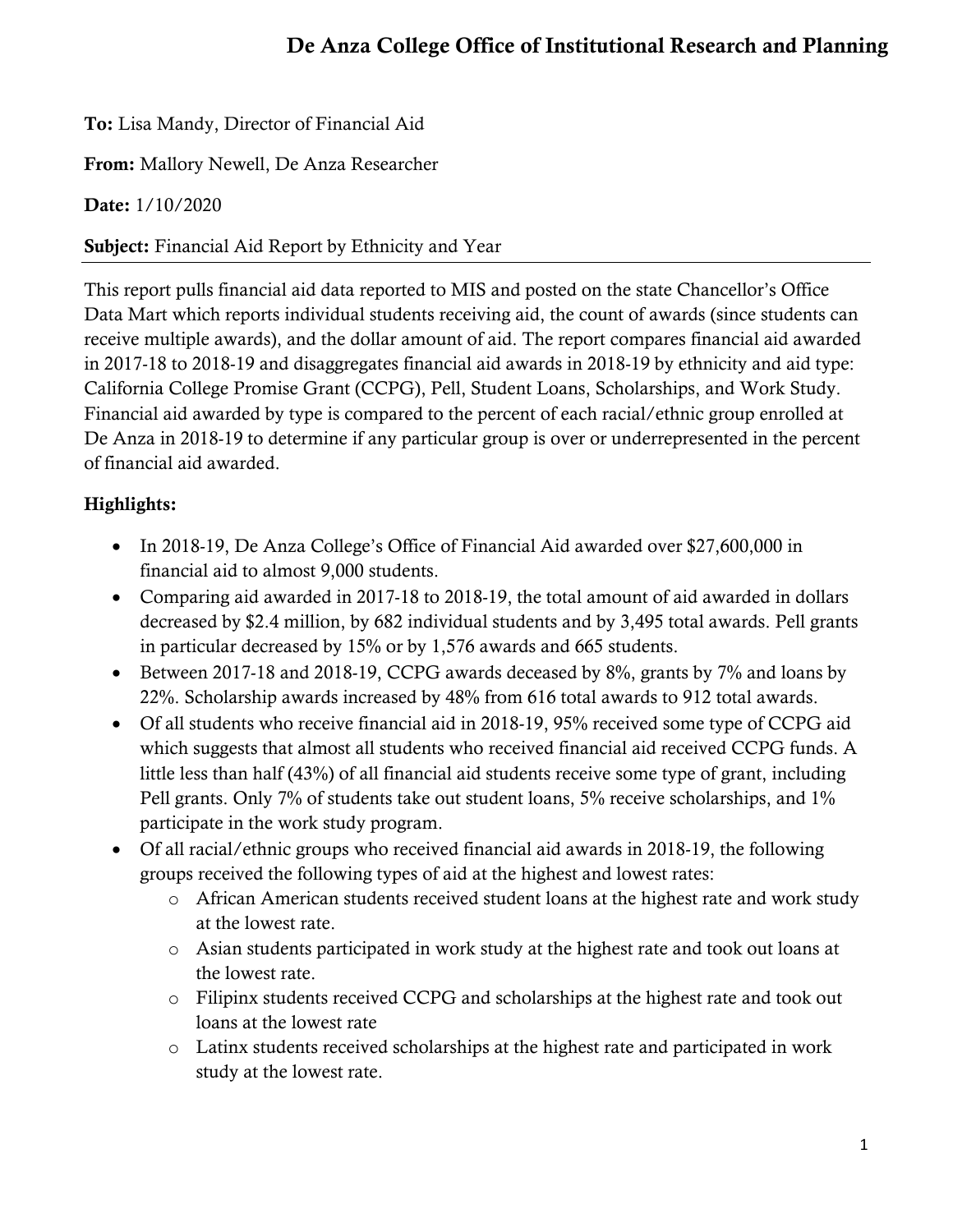- o White students received CCPG funds at the highest rate and Pell grants at the lowest rate.
- o Pacific Islander students took out student loans at the highest rate and received scholarships at the lowest rate.

|                   | 2018-19 |                 |        |      |              |      |  |  |  |
|-------------------|---------|-----------------|--------|------|--------------|------|--|--|--|
|                   |         | <b>Students</b> | Awards |      | Aid Amount   |      |  |  |  |
|                   | #       | ℅               | #      | ℅    | \$           | ℅    |  |  |  |
| <b>CCPG</b>       | 8,578   | 95%             | 21,483 | 51%  | \$7,061,605  | 26%  |  |  |  |
| Grants            | 3,909   | 43%             | 16,890 | 40%  | \$16,580,748 | 60%  |  |  |  |
| Loans             | 629     | 7%              | 2,364  | 6%   | \$3,374,385  | 12%  |  |  |  |
| Scholarships      | 484     | 5%              | 912    | 2%   | \$360,005    | 1%   |  |  |  |
| <b>Work Study</b> | 94      | 1%              | 448    | 1%   | \$239,049    | 1%   |  |  |  |
| All Aid           | 8,997   | 100%            | 42,097 | 100% | \$27,615,792 | 100% |  |  |  |

### Table 1. Financial Aid in 2018-19 by Award Type and Percent of Total Aid

- Of all students who receive financial aid in 2018-19, 95% received some type of CCPG aid which suggests that almost all students who received financial aid received CCPG funds. A little less than half (43%) of all financial aid students receive some type of grant, including Pell grants. Only 7% of students take out student loans, 5% receive scholarships, and 1% participate in the work study program.
- In regards to the amount of aid dollars allocated in 2018-19, the majority of financial aid is distributed through grants which makes up 60% of all aid dollars awarded and over \$16.5 million in aid. This is followed by CCPG funds which makes up 26% of all aid dollars awarded and over \$7 million in aid. The next largest are student loans which make up 12% of all aid which is over \$3.3 million dollars in aid.

|                   | $2017 - 18$     |     |        |         |              | 2018-19  |       |        |        |       |              |      |
|-------------------|-----------------|-----|--------|---------|--------------|----------|-------|--------|--------|-------|--------------|------|
|                   | <b>Students</b> |     | Awards |         | Aid Amount   | Students |       | Awards |        |       | Aid Amount   |      |
|                   | #               | %   | #      | %       |              | %        | #     | ℅      | #      | %     |              | %    |
| CCPG              | 9,283           | 96% | 23,427 | 51%     | \$7,751,147  | 26%      | 8,578 | 95%    | 21.483 | 51%   | \$7,061,605  | 26%  |
| Grants            | 4.412           | 46% | 18,086 | 40%     | \$17,242,399 | 57%      | 3,909 | 43%    | 6,890  | 40%   | \$16,580,748 | 60%  |
| Loans             | 766             | 8%  | 3,013  | 7%      | \$4,314,071  | 14%      | 629   | 7%     | 2,364  | 6%    | \$3,374,385  | 12%  |
| Scholarships      | 451             | 5%  | 616    | 1%      | \$502,067    | 2%       | 484   | 5%     | 912    | 2%    | \$360,005    | 1%   |
| <b>Work Study</b> | 101             | 1%  | 450    | 1%      | \$246,957    | 1%       | 94    | 1%     | 448    | $1\%$ | \$239,049    | 1%   |
| All Aid           | 9.679           | 00% | 45,592 | $100\%$ | \$30,056,641 | 00%      | 8.997 | 100%   | 42.097 | 00%   | \$27,615,792 | 100% |

#### Table 2. Financial Aid in 2017-18 and 2018-19 by Award Type and Percent of Total Aid

• Comparing aid awarded in 2017-18 to 2018-19 to individual students, the total amount of aid awarded through CCPG funds declined 1% from 96% of all students receiving CCPG aid to 95%. Grants awarded decreased from 46% of all students to 43%. Loans also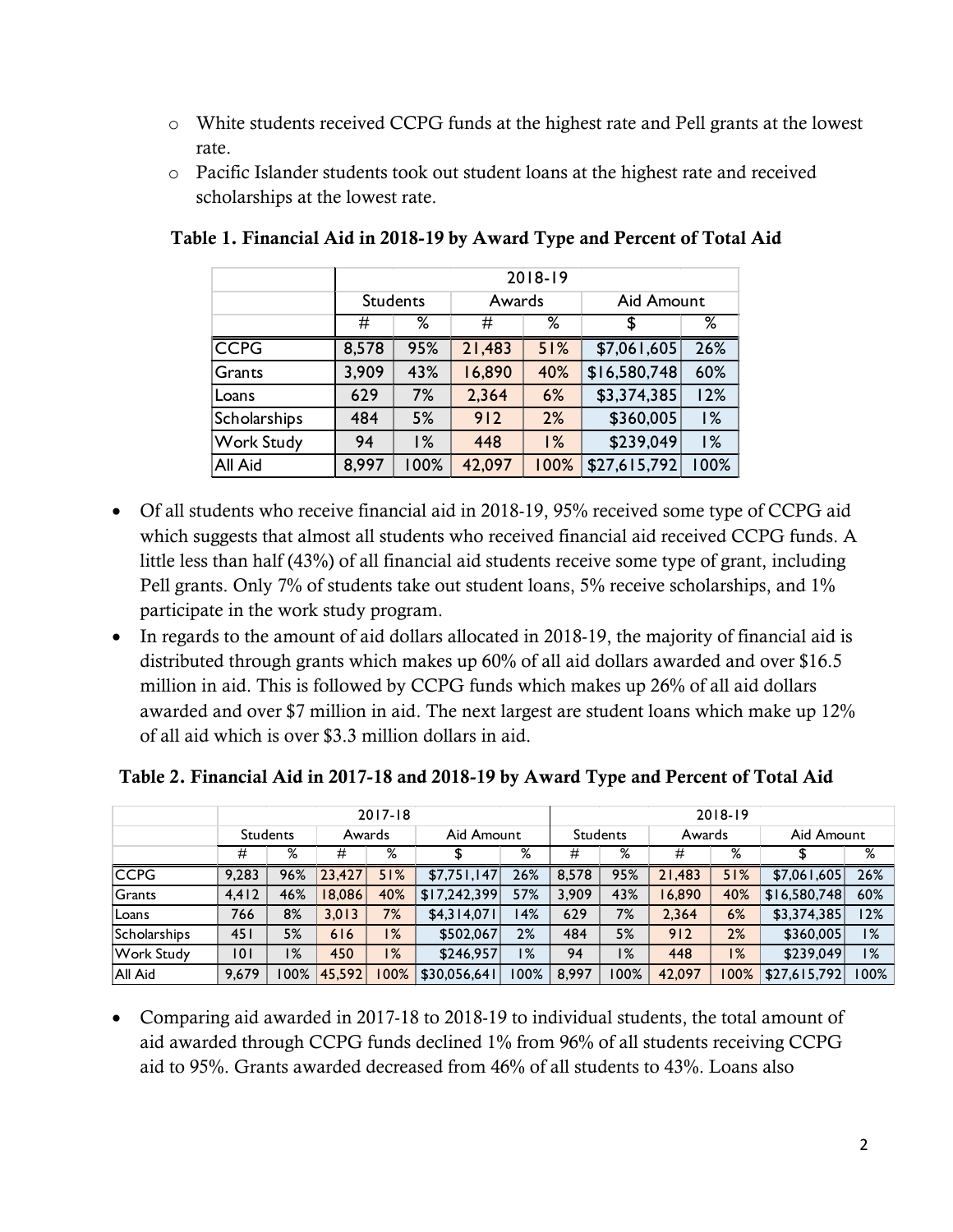decreased 1% from 8% to 7%, scholarships remained stable at 5% as did work study at 1% of all students who received aid.

• In regards to the amount of aid awarded in dollars, CCPC funds remained stable at 26% of total aid while grants increased from 57% to 60% of total aid in dollars while loans decreased from 14% to 12% of total aid. Scholarships decreased from 2% to 1% and work study remained at 1%.

## Table 3. Financial Aid Awarded in 2017-18 and 2018-19 by Award Type, Disaggregated by Aid Type

|                                                        | Annual 2017-2018 |                |              |                         | Annual 2018-2019          | Award Count  |              |               |
|--------------------------------------------------------|------------------|----------------|--------------|-------------------------|---------------------------|--------------|--------------|---------------|
|                                                        | Studentl         | Award          |              | Student Award           |                           |              |              | Change Change |
|                                                        | Countl           | Count          | Aid Amount   | Count                   | Count                     | Aid Amount   | #            | ℅             |
| <b>Total - All Aid</b>                                 | 9,679            | 45,592         | \$30,056,641 |                         | $\overline{8,997}$ 42,097 | \$27,615,792 | $-3,495$     | $-8%$         |
| California College Promise Grant (CCPG) Total          | 9,283            | 23,427         | \$7,751,147  |                         | 8,578 21,483              | \$7,061,605  | $-1,944$     | $-8%$         |
| College Promise-Method A-1 based on TANF status        | $\mathbf{H}$     | 29             | \$6,757      | 16                      | 40                        | \$7,589      | $\mathbf{H}$ | 38%           |
| College Promise-Method A-2 based on SSI status         | 208              | 717            | \$99,851     | 176                     | 622                       | \$88,087     | $-95$        | $-13%$        |
| College Promise-Method A-3 based on general assistance |                  |                |              |                         | 4                         | \$465        | 4            |               |
| College Promise-Method B based on income standards     | 1,457            | 3,230          | \$944,832    | 1,157                   | 2,722                     | \$796,483    | $-508$       | $-16%$        |
| College Promise-Method C based on financial need       | 7,614            | 19,450         | \$6,699,707  | 7,236                   | 18,082                    | \$6,166,807  | $-1,368$     | $-7%$         |
| Fee Waiver- Deceased or disabled Veteran dependent     |                  |                | \$0          | 8                       | 13                        | \$2,174      | 12           | 1200%         |
| <b>Grants Total</b>                                    | 4,412            | 18,086         | \$17,242,399 | 3,909                   | 16,890                    | \$16,580,748 | $-1,196$     | $-7%$         |
| Cal Grant B                                            | 854              | 2,205          | \$1,165,749  | 726                     | 1,947                     | \$1,044,293  | $-258$       | $-12%$        |
| Cal Grant C                                            | 9                | 44             | \$13,501     | 9                       | 40                        | \$12,495     | -4           | $-9%$         |
| Chafee Grant                                           | $\overline{2}$   | $\overline{2}$ | \$6,667      | 5                       | 5                         | \$8,335      | 3            | 150%          |
| Completion Grant (CCCG)                                | 245              | 547            | \$273,500    |                         |                           |              | $-547$       | $-100%$       |
| <b>EOPS Grant</b>                                      | 364              | 364            | \$109,200    | 335                     | 632                       | \$158,250    | 268          | 74%           |
| Full-time Student Success Grant                        | 785              | 1,882          | \$628,997    |                         |                           |              | $-1,882$     | $-100%$       |
| Other grant: California College Promise (AB19)         |                  |                |              | 445                     | 1,168                     | \$253,700    | 1,168        |               |
| Other grant: institutional source                      | 164              | 429            | \$95,030     | 174                     | 409                       | \$78,318     | $-20$        | $-5%$         |
| Other grant: non-institutional source                  | 24               | 29             | \$46,519     | 31                      | 73                        | \$39,911     | 44           | 152%          |
| Pell Grant                                             | 4,173            | 10,536         | \$14,511,398 | 3,508                   | 8,960                     | \$13,142,420 | $-1,576$     | $-15%$        |
| SEOG (Supplemental Educational Opportunity Grant)      | 765              | 2,048          | \$391,838    | 793                     | 2,003                     | \$404,666    | $-45$        | $-2%$         |
| <b>Student Success Completion Grant (SSCG)</b>         |                  |                |              | 654                     | 1,653                     | \$1,438,360  | 1,653        |               |
| <b>Loans Total</b>                                     | 766              | 3,013          | \$4,314,071  | 629                     | 2,364                     | \$3,374,385  | $-649$       | $-22%$        |
| Federal Direct Student Loan - subsidized               | 678              | 1,563          | \$1,823,035  | 593                     | 1,267                     | \$1,526,120  | $-296$       | $-19%$        |
| Federal Direct Student Loan - unsubsidized             | 596              | 1,378          | \$2,253,363  | 504                     | 1,070                     | \$1,727,955  | $-308$       | $-22%$        |
| Other loan: non-institutional source                   | 17               | 4 <sub>1</sub> | \$140,718    | $\overline{7}$          | 9                         | \$93,581     | $-22$        | $-54%$        |
| PLUS loan: parent loan for undergraduate student       | $\mathbf{H}$     | 31             | \$96,955     | $\overline{\mathbf{3}}$ | 8                         | \$26,729     | $-23$        | $-74%$        |
| <b>Scholarships Total</b>                              | 451              | 616            | \$502,067    | 484                     | 912                       | \$360,005    | 296          | 48%           |
| Scholarship: institutional source                      | 359              | 399            | \$318,896    | 473                     | 833                       | \$319,588    | 434          | 109%          |
| Scholarship: non-institutional source                  | 101              | 148            | \$162,500    | 8                       | 13                        | \$18,417     | $-135$       | $-91%$        |
| Scholarship: Osher Scholarship                         | 23               | 69             | \$20,671     | 23                      | 66                        | \$22,000     | $-3$         | $-4%$         |
| <b>Work Study Total</b>                                | 101              | 450            | \$246,957    | 94                      | 448                       | \$239,049    | $-2$         | 0%            |
| Federal Work Study (FWS) (Federal share)               | 101              | 225            | \$185,193    | 94                      | 224                       | \$179,260    | $-1$         | $0\%$         |
| Other Work Study and matching funds                    | 101              | 225            | \$61,764     | 94                      | 224                       | \$59,789     | -1           | 0%            |

• Comparing aid awarded in 2017-18 to 2018-19, the total amount of aid awarded in dollars decreased by \$2.4 million, by 682 individual students and by 3,495 total awards.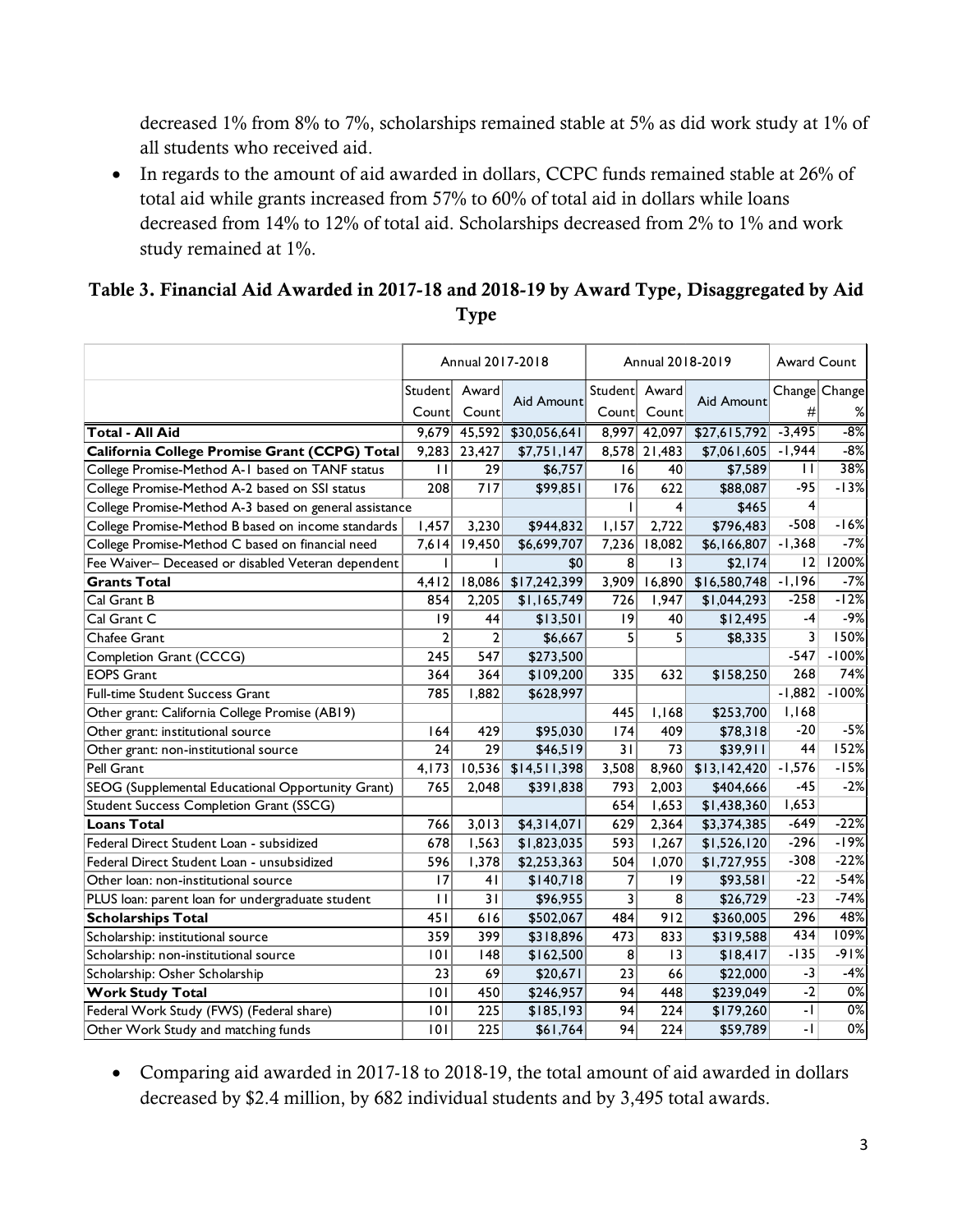- CCPG awards deceased by 8%, grants by 7% and loans by 22%. Scholarship awards increased by 48% from 616 total awards to 912 total awards. Work study aid awards remained unchanged.
- Pell grants in particular decreased by 15% or by 1,576 awards and 665 students.



Chart 1. Percent of Financial Aid Awards in 2018-19 by Type and Ethnicity

Note: Multi-ethnic and American Indians not graphed.

Chart 1 compares financial aid awards in 2018-19 by each aid type across all racial/ethnic groups to determine the rate at which each racial/ethnic group receives each type of aid. The data points are displayed for 1) the highest rate of financial aid awards for that particular racial/ethnic group and, 2) the lowest rate of financial aid awards for that particular racial/ethnic group.

- As displayed in Chart 1 above, the following groups have the highest and lowest rates of awards in each area:
	- o African American students receive student loans at the highest rate (18%) and participate in work study at the lowest rate (2%).
	- o Asian students participate in work study at the highest rate (47%) and receive student loans at the lowest rate  $(14%)$ .
	- o Filipinx students receive CCPG aid at the same rate (6%) and participate in work study at the lowest rate (3%).
	- o Latinx students receive scholarships at the highest rate (48%) and participate in work study at the lowest rate (18%).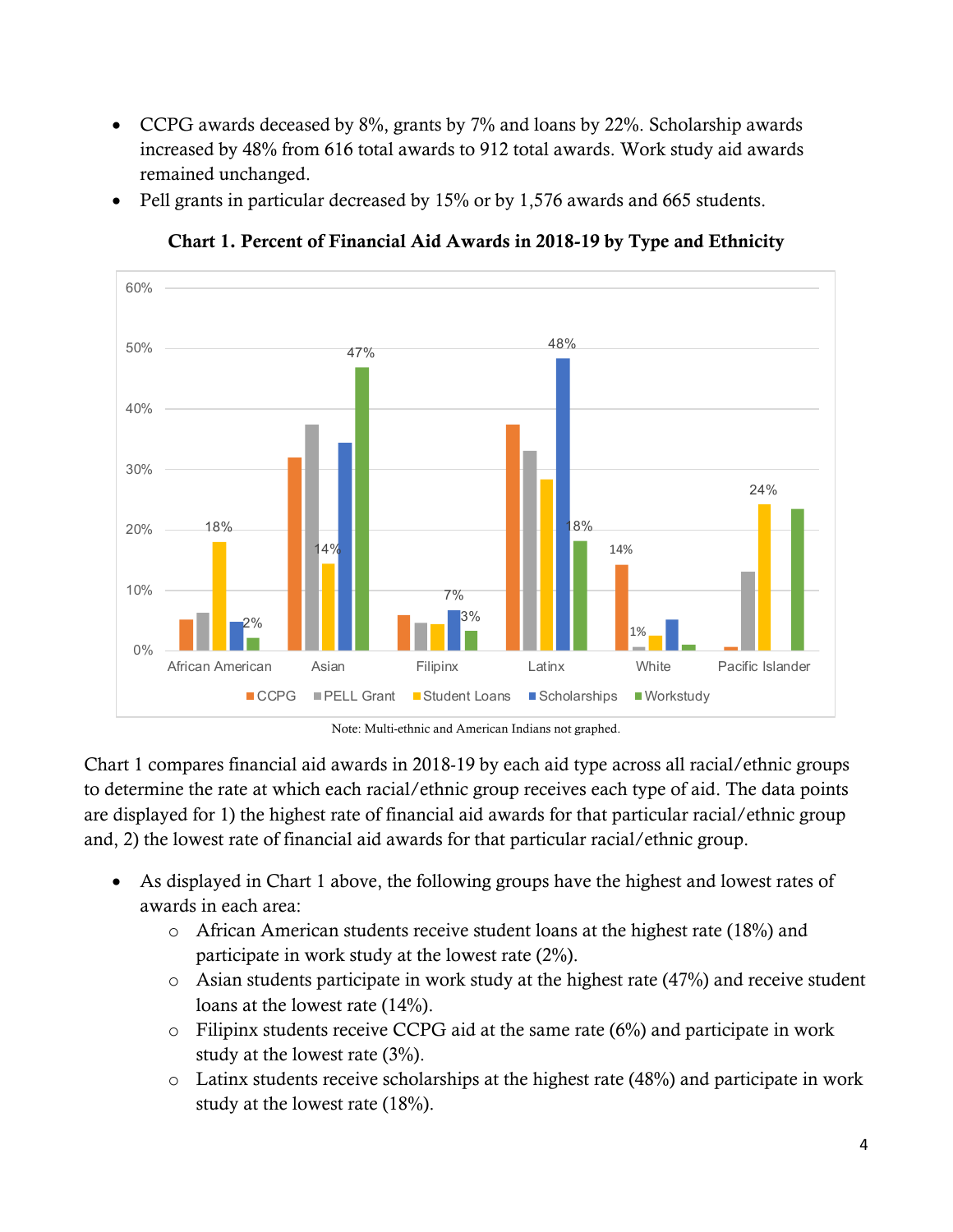- o White students receive CCPG funds at the highest rate (14%) and Pell grants at the lowest rate  $(1\%)$ .
- o Pacific Islander students receive student loans at the highest rate (24%) and no Pacific Islander students received as scholarship in 2018-19.

The following charts display the percent of each racial/ethnic group within the De Anza student body in 2018-19 compared to the percent at which they received each type of aid in 2018-19 as well. The goal is to have the percent representation in the population for each racial/ethnic group match the percent of aid awarded to that group for each aid type. For example, African Americans comprised 4% of the total student population in 2018-19, so, theoretically, they should comprise 5% of all types of awards. Anything above 5% is overrepresentation and anything below 5% is underrepresentation. Additional charts on the following pages disaggregate each award type by ethnicity in further detail.



Chart 2. Percent of Promise Grants Awarded in 2018-19 by Ethnicity

Note: Multi-ethnic and American Indians not graphed.

#### Table 4. California College Promise Grants (CCPG) – 2018-19 by Ethnicity

|                  |       | Student Count Award Count |    | Aid Amount |
|------------------|-------|---------------------------|----|------------|
| African American | 44 I  | 983S                      |    | 312,627    |
| American Indian  | 20    | 60 <sup>°</sup>           | \$ | 20,731     |
| Asian            | 2,747 | 7,275                     | \$ | 2.594.887  |
| Filipinx         | 505   | 1,286                     | \$ | 407,088    |
| Latinx           | 3,207 | 7,863                     | \$ | 2,515,271  |
| Unknown          | 59    | 131                       | \$ | 30.625     |
| White            | 1,218 | 2,943                     | \$ | 877,265    |
| Pacific Islander | 46    | 109                       | \$ | 34.248     |
| Total            | 8,243 | 20,650                    | \$ | 6,792,742  |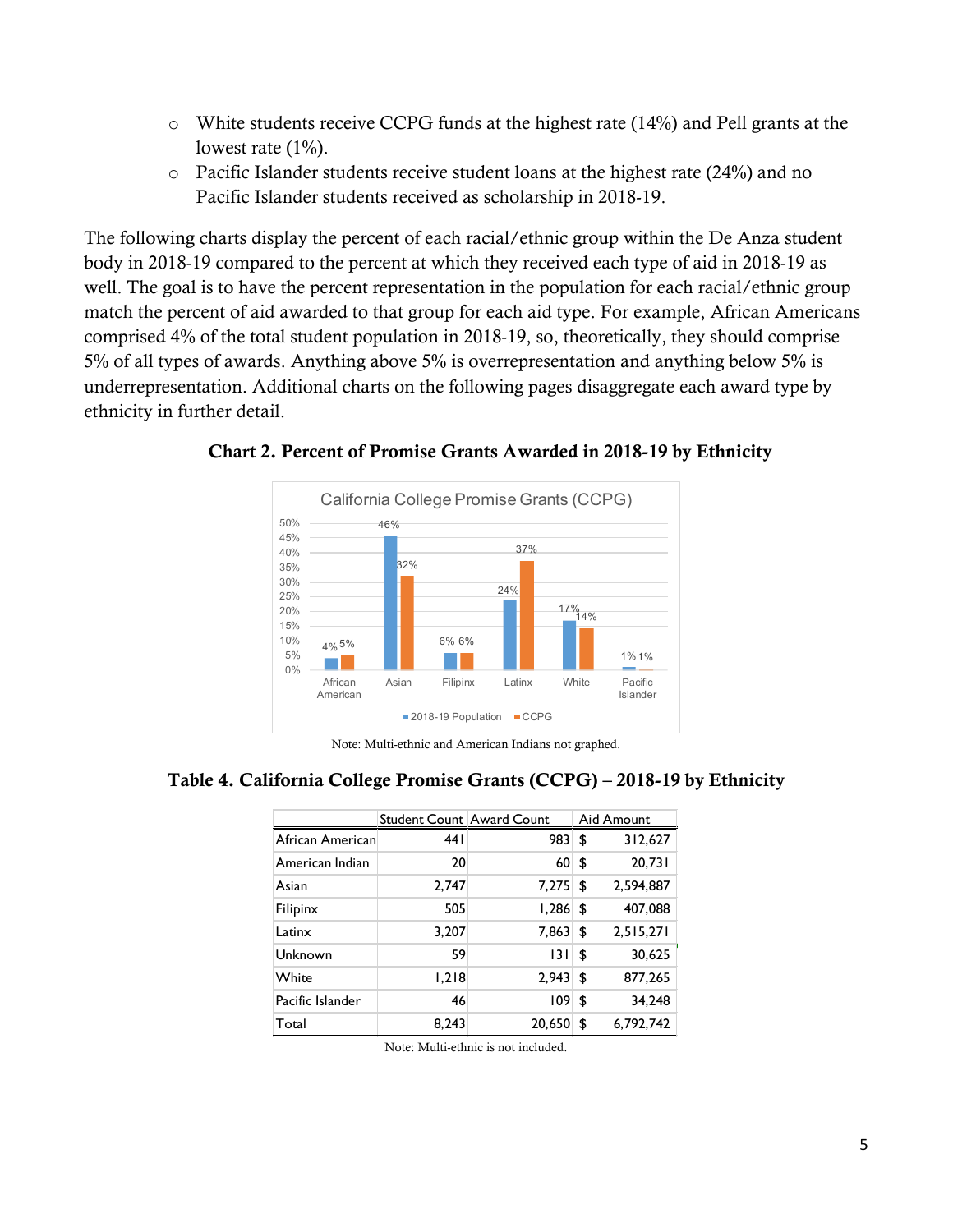- A smaller proportion of Asian students receive CCPG awards than their percent of the De Anza population, 46% compared to 32% who receive CCPG awards. White students are also slightly underrepresented in CCPG awards as well.
- However, a higher proportion of African American and Latinx students are receiving CCPG funds than their proportion of the De Anza population, and Filipinx and Pacific Islander students are equally represented in CCPG awards.



#### Chart 3. Percent of Pell Grants Awarded in 2018-19 by Ethnicity

Note: Multi-ethnic and American Indians not graphed.

|                  | Student Count Award Count   Aid Amount |                 |                |
|------------------|----------------------------------------|-----------------|----------------|
| African American | 223                                    | 510             | 741,618<br>\$  |
| American Indian  | 4                                      | 40              | 59,673<br>\$   |
| Asian            | 1,313                                  | 3,697           | \$5,769,497    |
| Filipinx         | 162                                    | 393             | 521,327<br>\$  |
| Latinx           | 1,162                                  | 2.770           | \$3,815,612    |
| Unknown          | 26                                     | 67              | 88,137<br>\$   |
| White            | 22                                     | 43 <sup>1</sup> | 62,027<br>\$   |
| Pacific Islander | 460                                    | 1,130           | \$1,650,867    |
| Total            | 3,508                                  | 8.960           | \$13, 142, 420 |

## Table 5. Pell Grants – 2018-19 by Ethnicity

- A higher proportion of African American, Latinx, and Pacific Islander students receive Pell grant awards than their percent of the De Anza population, African American by +2 percentage points, Latinx by +9 percentage points, and Pacific Islander students by +12%.
- Asian and White students are underrepresented in Pell grant awards, Asian students by -9 percentage points and White students by -16 percentage points. Filipinx students are only slightly underrepresented.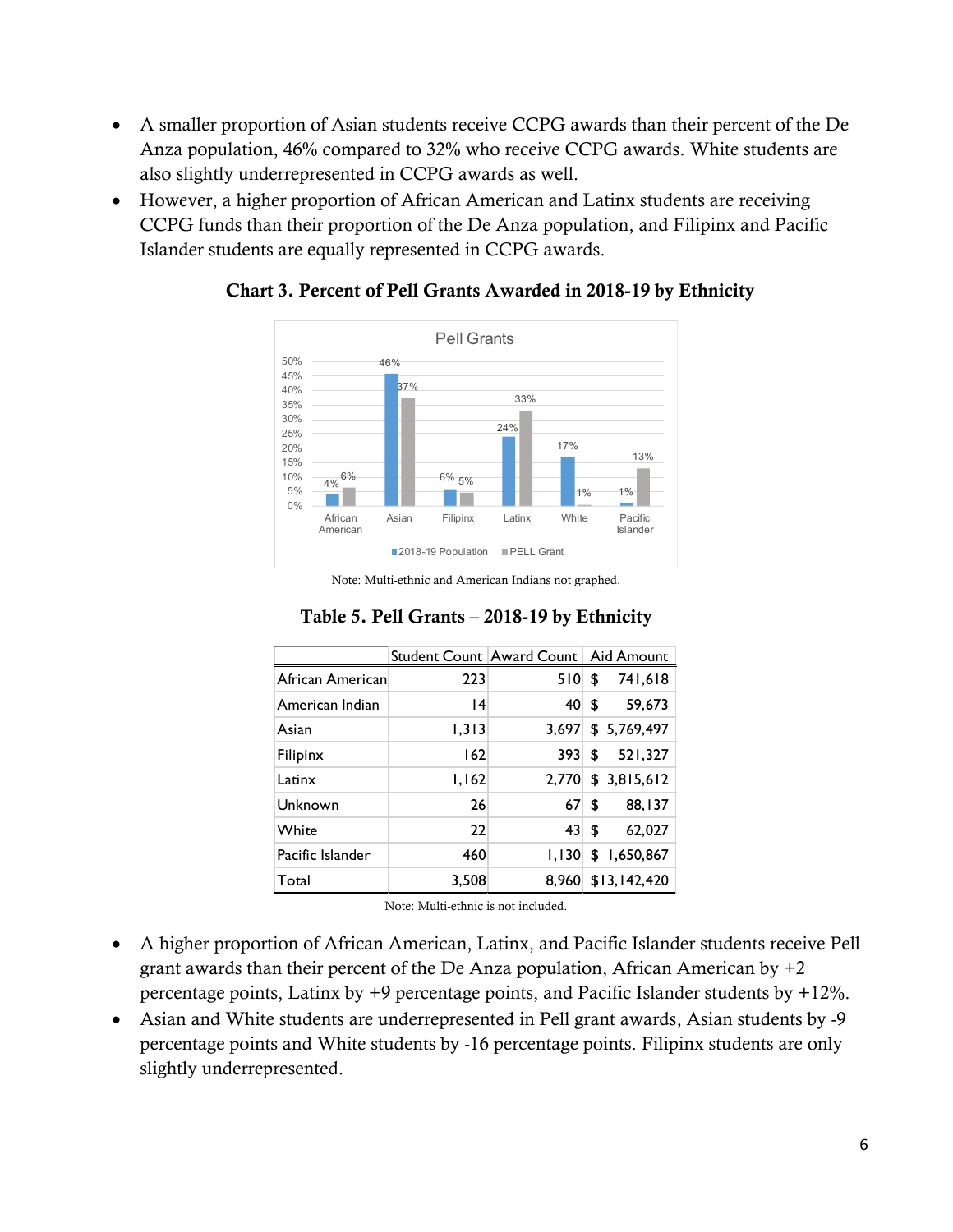• Since Pell grants are based on income levels, there may not be an opportunity to increase awards for Asian, White, and Filipinx students, but it could potentially be explored as an area of inquiry.



Chart 4. Percent of Student Loans Awarded in 2018-19 by Ethnicity

Note: Multi-ethnic and American Indians not graphed.

|                  | <b>Student Count</b> | Award Count | Aid Amount      |
|------------------|----------------------|-------------|-----------------|
| African American | 198                  | 375         | \$<br>525,275   |
| American Indian  | П                    | 33          | \$<br>45,658    |
| Asian            | 157                  | 358         | \$<br>471,803   |
| Filipinx         | 49                   | 103         | \$<br>129,732   |
| Latinx           | 311                  | 675         | \$<br>937,646   |
| Unknown          | $\overline{14}$      | 32          | \$<br>41,895    |
| White            | 28                   | 41          | \$<br>55,481    |
| Pacific Islander | 265                  | 582         | \$<br>859,779   |
| Total            | 1,033                | 2199        | \$<br>3,067,269 |

#### Table 6. Student Loans – 2018-19 by Ethnicity

- African American students comprised 4% of the total De Anza student body in 2018-19 but comprised 18% of all student loans awarded. Pacific Islander students comprise 1% of the De Anza population and 24% of students who receive student loans. While De Anza has a low default rate of 12.8% (2015), high rates of student loans over other types of aid for African American, Latinx and Pacific Islander students could be explored to lower the rate of loans and increase other awards such as grants, scholarships and work study.
- Comparatively, Asian and White students have a very low rate of opting for student loans compared to their overall population at De Anza.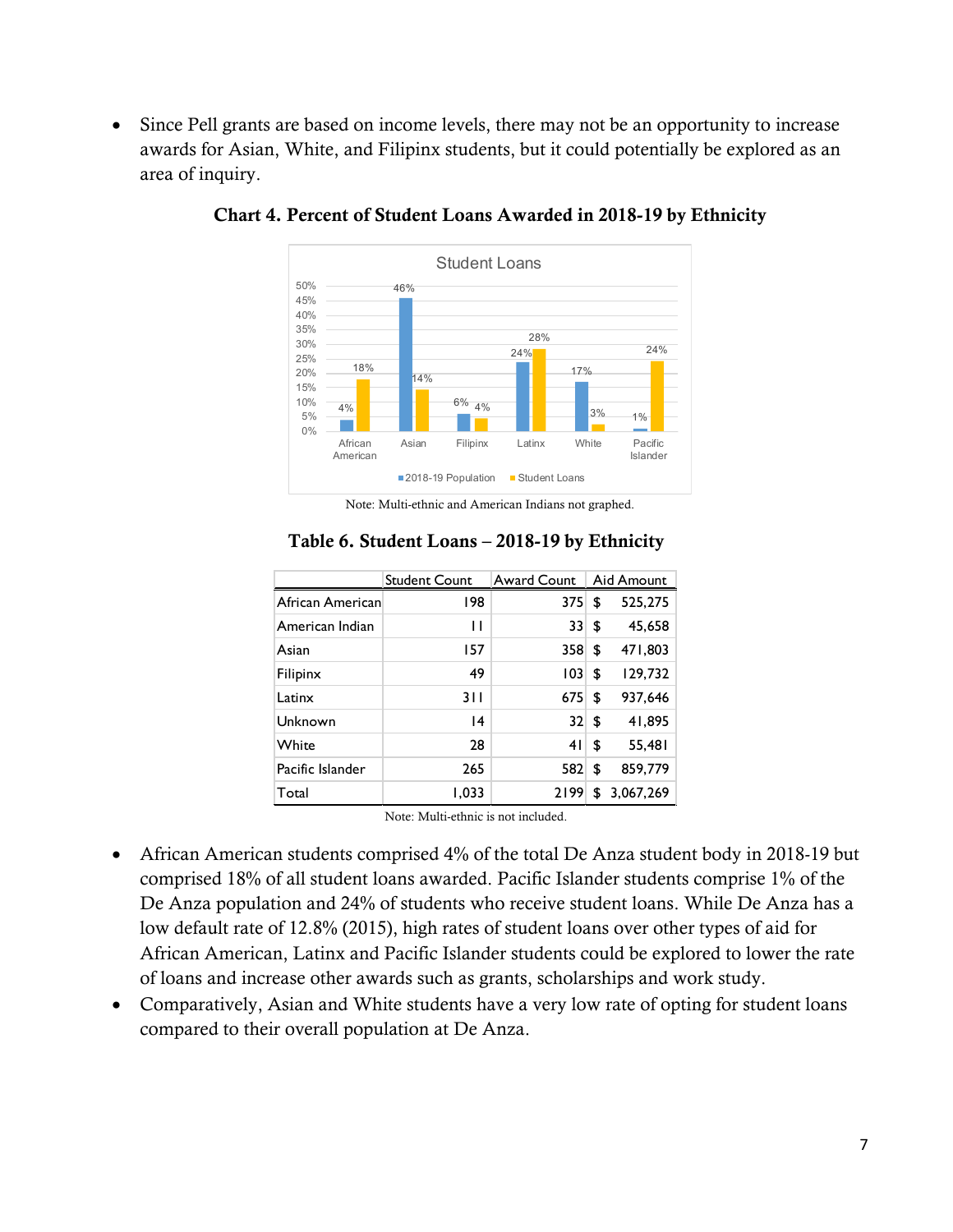

#### Chart 5. Percent of Scholarships Awarded in 2018-19 by Ethnicity

Note: Multi-ethnic and American Indians not graphed.

|                  | Student Count | Award Count Aid Amount |               |
|------------------|---------------|------------------------|---------------|
| African American | 21            | 29                     | \$<br>9,176   |
| American Indian  | 3             | 4                      | \$<br>4,100   |
| Asian            | 54            | 324                    | \$<br>99,242  |
| Filipinx         | 30            | 54                     | \$<br>14,985  |
| Latinx           | 216           | 366                    | \$<br>141,705 |
| Unknown          | 0             | 0                      | \$            |
| White            | 23            | 112                    | \$<br>76,825  |
| Pacific Islander | ŋ             | 0                      | \$            |
| Total            | 447           | 889                    | \$<br>346,033 |

## Table 7. Scholarships – 2018-19 by Ethnicity

- Latinx students receive the highest rate of scholarships awarded at 48% of all scholarships awarded, +23 percentage points above their population at De Anza. The second highest awards of scholarships go to Asian students, though they are still underrepresented in scholarships awarded compared to their population, -13 percentage points.
- White and Pacific Islander students are underrepresented in scholarship awards in 2018-19 with no Pacific Islander students receiving a scholarship in 2018-19.
- African American and Filipinx students are slightly overrepresented in scholarships awarded, but overrepresentation in this case is a good thing.